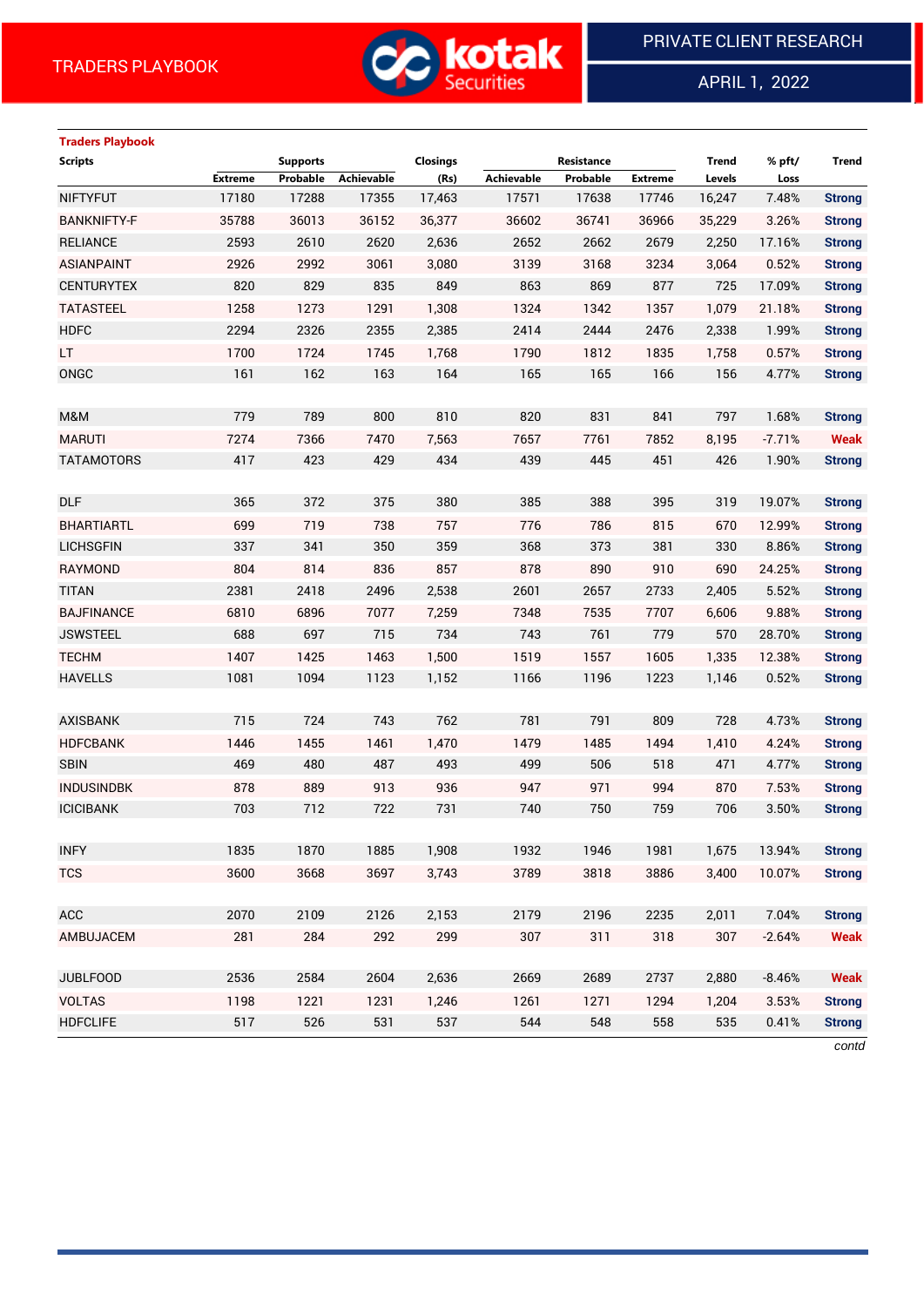#### **Closing Pricess**

Closing price is that price at which a scrip closes on the previous day. Traders can start their intraday trade on this level. The stock or index should sustain above or below the closing price else you should exit the trade. Ideally, half a percent should be the stop loss above or below the closing price to enter the trade.

### **Trend**

Trend is the level at which the tendency of Indices and Stocks can be identified. For best results, you can use the 'Trend Remarks' to trade. A 'Weak' trend means that traders can trade with a negative bias. If the trend is 'Strong', you can trade long with a positive bias. Base price should be the closing price.

#### **Achievable (Supp/Resis)**

It is the price which can be achieved if the Index/Stock trades above or below the closing price. During normal course of trading, first levels are important as one can take profits around first resistance and supports levels.

### **Probable (Supp/Resis)**

It's a second resistance/support and can be achieved if stocks/indices are in trending mode. Events can lead stocks and indices to reach these levels.

#### **Extreme levels**

Sometimes, the stocks fall or rise to their average lowest or highest levels FOR THE DAY and that may act as an excellent contra buying or selling opportunity with a stop loss given in the table. This means buying around extreme support and selling around extreme resistance strictly with a given stop loss. For e.g. If the extreme support for Nifty is given at 5605, and in case the market comes down to similar levels, then you can initiate long positions with the given 'stop loss for long' in the column, say at 5585. If it breaks 5585 then the trader must exit the position. This is valid on both the sides.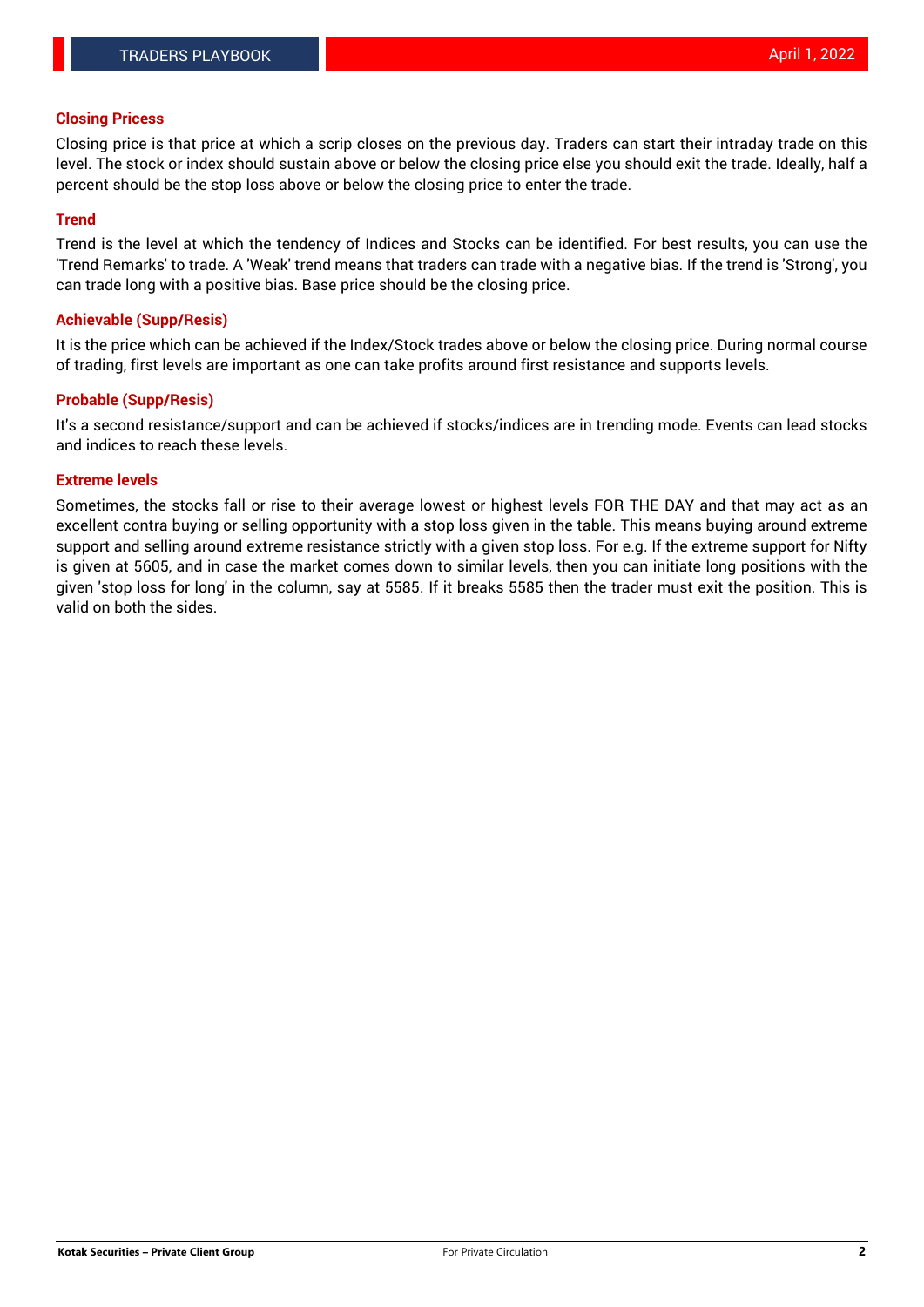## **RATING SCALE (PRIVATE CLIENT GROUP)**

| <b>BUY</b>             | -                 | A condition that indicates a good time to buy a stock. The exact circumstances of the signal will be determined by the indicator that an<br>analyst is using.  |
|------------------------|-------------------|----------------------------------------------------------------------------------------------------------------------------------------------------------------|
| SELL                   | -                 | A condition that indicates a good time to sell a stock. The exact circumstances of the signal will be determined by the indicator that an<br>analyst is using. |
| <b>Stop Loss Order</b> | $\qquad \qquad -$ | An instruction to the broker to buy or sell stock when it trades beyond a specified price. They serve to either protect your profits or<br>limit your losses.  |

#### **FUNDAMENTAL RESEARCH TEAM (PRIVATE CLIENT GROUP)**

**Shrikant Chouhan Arun Agarwal Amit Agarwal, CFA Hemali Dhame** Head of Research Auto & Auto Ancillary Transportation, Paints, FMCG Banking & Finance shrikant.chouhan@kotak.com arun.agarwal@kotak.com agarwal.amit@kotak.com Hemali.Dhame@kotak.com

**Jatin Damania Purvi Shah Rini Mehta K. Kathirvelu** Metals & Mining, Midcap **Pharmaceuticals** Research Associate Support Executive jatin.damania@kotak.com [purvi.shah@kotak.com](mailto:purvi.shah@kotak.com) rini.mehta@kotak.com [k.kathirvelu@kotak.com](mailto:k.kathirvelu@kotak.com)  $+91$  22 6218 6440  $+91$  22 6218 6432

**Sumit Pokharna Pankaj Kumar** sumit.pokharna@kotak.com pankajr.kumar@kotak.com +91 22 6218 6438 +91 22 6218 6434

Oil and Gas, Information Tech Construction, Capital Goods & Midcaps

+91 22 6218 5408 +91 22 6218 6443 +91 22 6218 6439 +91 22 6218 6433

**TECHNICAL RESEARCH TEAM (PRIVATE CLIENT GROUP)**

[shrikant.chouhan@kotak.com](mailto:shrikant.chouhan@kotak.com) [amol.athawale@kotak.com](mailto:amol.athawale@kotak.com) Research Associate +91 22 6218 5408 +91 20 6620 3350 [sayed.haider@kotak.com](mailto:sayed.haider@kotak.com)

**Shrikant Chouhan Amol Athawale Sayed Haider**

+91 22 62185498

# **DERIVATIVES RESEARCH TEAM (PRIVATE CLIENT GROUP)**

 $+91$  22 6218 5497

**Sahaj Agrawal Prashanth Lalu Prasenjit Biswas, CMT, CFTe** [sahaj.agrawal@kotak.com](mailto:sahaj.agrawal@kotak.com) [prashanth.lalu@kotak.com](mailto:prashanth.lalu@kotak.com) [prasenjit.biswas@kotak.com](mailto:prasenjit.biswas@kotak.com)